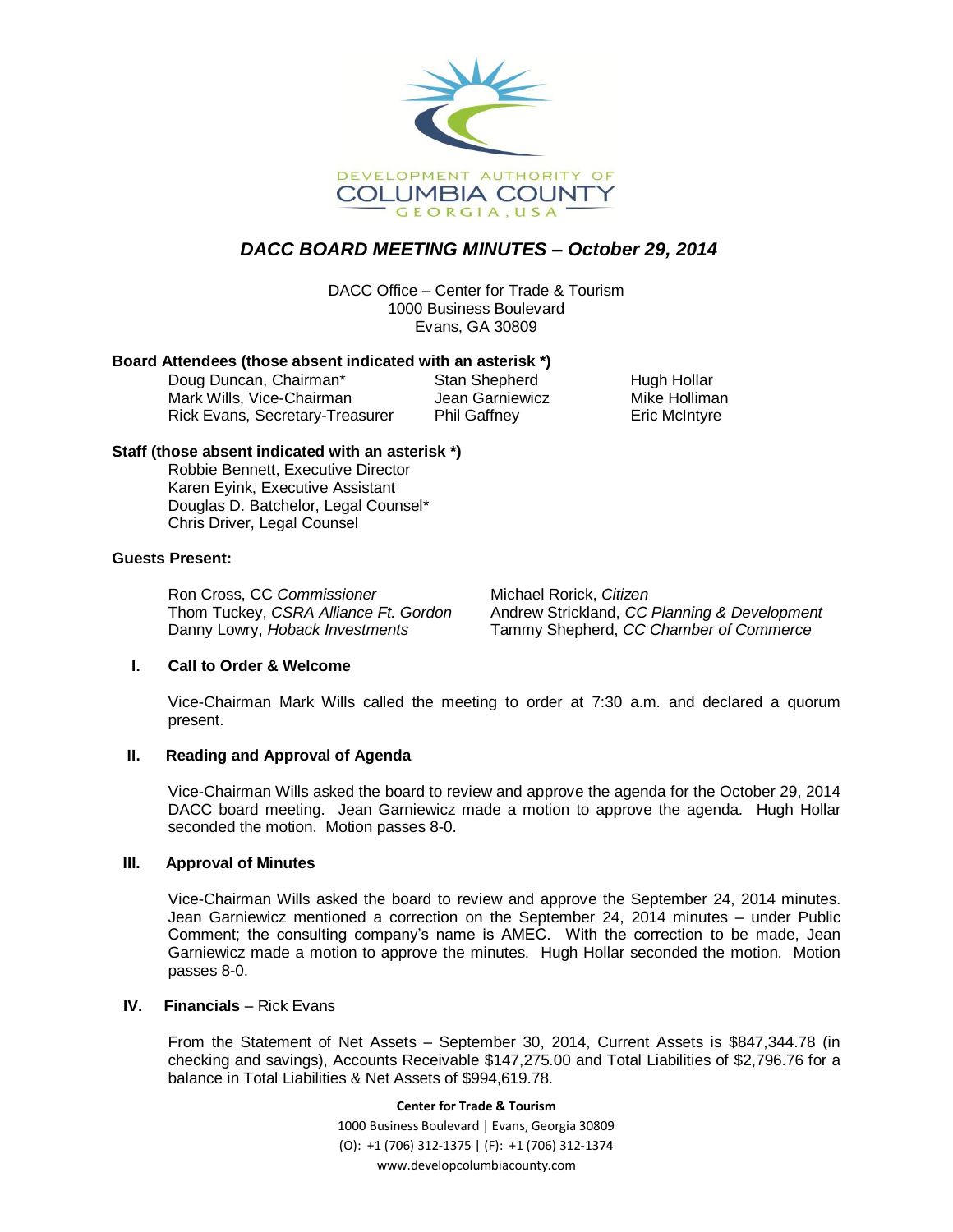The DACC incurred expenses for TechNet 2014 but have been reimbursed. Received \$200,000 from the SRS CRO for projects; DACC will submit a formal application stating where the funds are being used. The DACC's yearly audit is being conducted at this time.

Stan Shepherd made a motion to approve the September 30, 2014 financials. Seconded motion made by Eric McIntyre. Motion passes 8-0.

#### **V. Chairman's Report –** Mark Wills

No Report

#### **VI. Committee Reports –** Mark Wills

#### *Business Recruitment and Incentive Programs – Stan Shepherd*

Met on September 17<sup>th</sup>. Discussed ideas related to the SRS CRO funds. Also, reviewed list of marketing trips. Planning on leaving these events to the discretion of the Executive Director to make decisions within the allocated budget.

#### *Existing Business & Workforce Development Committee – Phil Gaffney*

Met on October 17<sup>th</sup> Discussion was centered on Business Appreciation Luncheon. The original date selected was November 11<sup>th</sup>. Due to conflicts, the event has been pushed back to December 10<sup>th</sup> and will be held at either Savannah Rapids or the Exhibition Center. We discussed the internship program for industry as well apprenticeship programs. We also discussed the Work Ethic Certificate program and the possibilities of bringing this back.

#### *Property Committee – Mark Wills*

Met September 27. We discussed the Costar Reports. These reports provide great detail on your area and are a good tool for analyzing Columbia County and the region. Bennett is still working on improving the Horizon South area and will be setting up a meeting with the property owners soon. Another important aspect of the conversation was center around the use of the SRS CRO funds to develop property for potential projects looking at Columbia County.

#### *Retail Sub-Committee – Rick Evans*

Met September 26. Once again the meeting was focused on benchmarking with similar communities. We spoke with Jon Baggott in Dorchester County (approx. Population 160,000). Mr Baggott discussed the growth of the county, the increases in new jobs and the addition of key retail opportunities. Baggott also mentioned that Dorchester does not have any retail based local incentives and does have impact fees. Dorchester has a career high school. Dorchester does have industry based incentive programs and property tax abatements. The Economic Development Office for Dorchester County has a staff of 4 and a budget of \$700,000. It is partially funded by the government and partially funded by private industry. They have a Work Ethic Certificate Program to help develop soft skills for high school students.

#### **VII. Economic Development –** Robbie Bennett

- 5 new leads/projects diverse projects for office and industrial projects.
- Still have product limitations. These limitations continue to impact our ability to recruit. Our last large scale industrial building (Greenfield Industries) is no longer available to market has a single tenant facility. It is under contract to by an investment group to make it multi-tenant. This may open office space to market.
- Working with Eric McIntyre and Matt Forshee to set up a trip to Georgia Power's Resource Center. Looking at December  $8<sup>th</sup>$ . The trip is still in the planning stages. The goal is to open the trip up to key leaders at the County, Harlem, and Grovetown.

#### **Center for Trade & Tourism**

1000 Business Boulevard | Evans, Georgia 30809 (O): +1 (706) 312-1375 | (F): +1 (706) 312-1374 www.developcolumbiacounty.com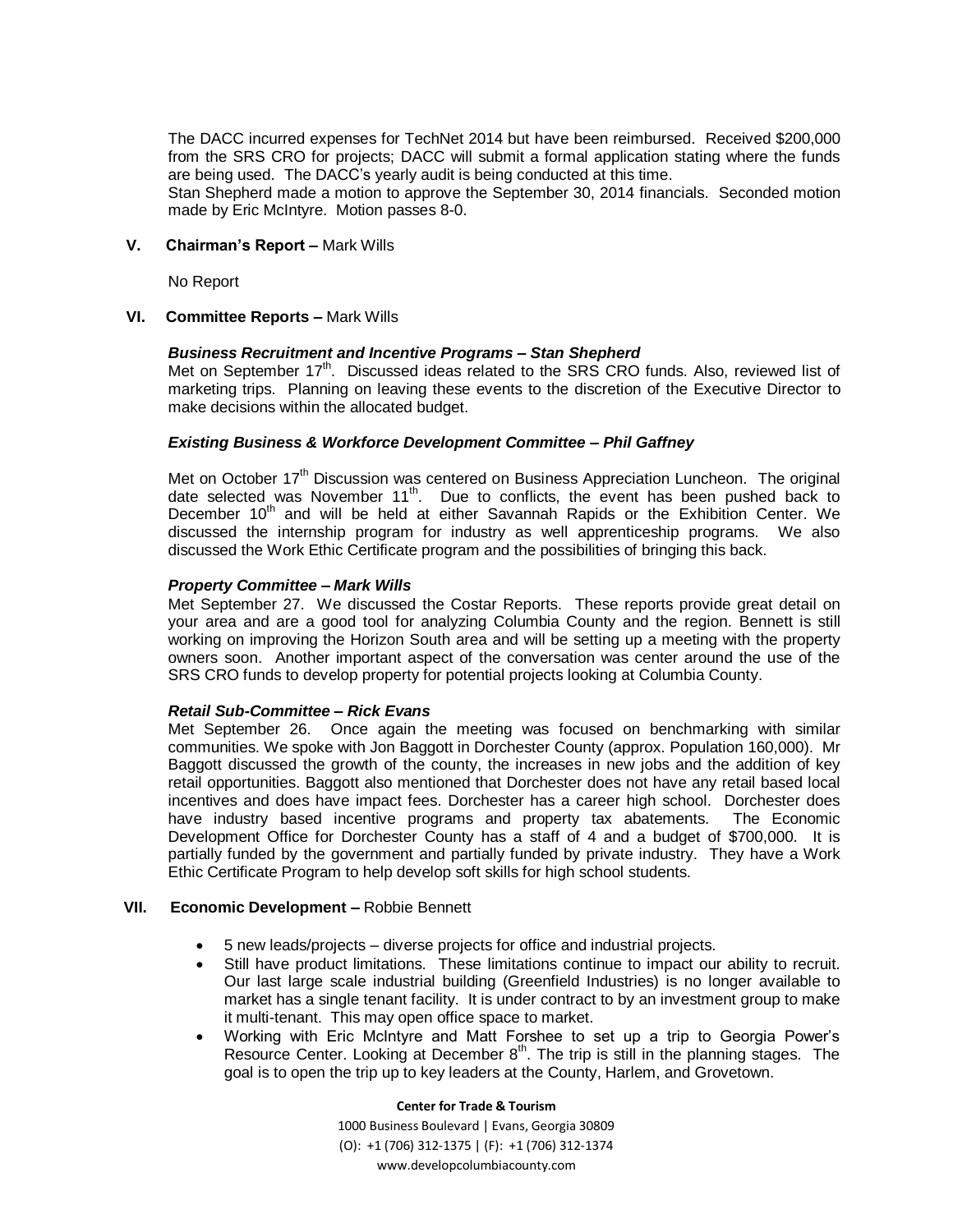- Looking at setting up a strategic planning session in January.
- **VIII. Old Business**  Mark Wills

None to report.

- **IX.** New Business Mark Wills
	- A. Nomination Committee Stan Shepherd presented the slate of officers in the form of a motion. Mark Wills step in for one year and recommend using the Executive Committee as line of succession. Second – Jean Garniewicz. Motion passes.
		- Chairman Mark Wills
		- Vice Chairman Hugh Hollar
		- Treasurer Rick Evans
		- Secretary Mike Holliman
	- B. Inducement Resolution Hoback Investments, LLC.

Robbie Bennett presented the project scope of the Hoback Investment, LLC venture. Application for an Industrial Revenue Bond was submitted by Mr. Danny Lowry with Hoback Investment, LLC. The project has gone before the planning commission for rezoning of the site. The development will be a 524,000 SF warehouse to service their current clients. The project will create 65 jobs over the next 3 years. Requesting \$36,750,000 to do an multiphase development. Staff recommends doing an inducement resolution not to exceed \$40,000,000. Mr. Lowry further explained the project from the company's perspective. See attached project summary for additional information.

Motion to approve made by Stan Shepherd. Second made by Jean Garniewicz. Montion passes 8-0.

#### **X.** Calendar of Events – Mark Wills

The next Development Authority board meeting may be moved or combined with the December meeting to account for the holiday season. The meeting should still be at 7:30 a.m. at the DACC office – Center for Trade & Tourism, 1000 Business Boulevard, Evans, GA 30809.

### **XI. Public Comment**

Chairman Cross provided an update on the Kelly Brothers Concert and Golf Tournament. It is expected that the event will become an annual event. The Chairman gave a brief summary of the up coming election.

Thom Tuckey informed the group that the Department of the Army approved the addition a new gate to the construction projects. However, this it is scheduled for 2021. The Department does believe they could move it up to 2018. This allows further discussion with GA DOT. Three potential locations have been identified. The addition of the new gate would open property for development long term. Phase 2 would be the addition of an interchange to I-20 and bypass around Grovetown.

#### **XII. Closed Session –** Mark Wills

Motion to enter closed session – Phil Gaffney. Second – Mike Holliman. Motion passes 8-0.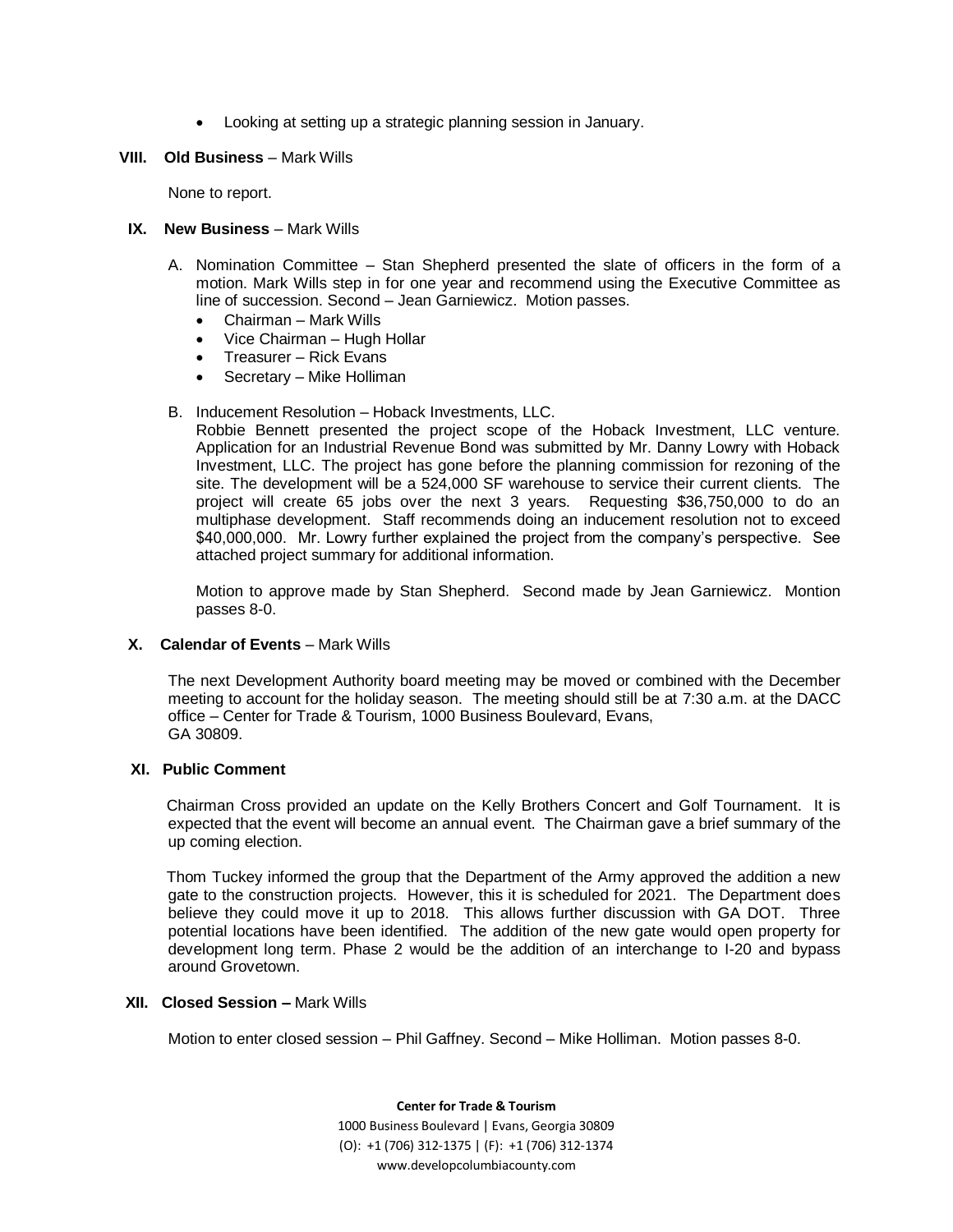During Closed Session the Board of Directors discussed two personnel matters, the hiring contract of Anne Benton as the Development Authority's Economic Development Coordinator and severance package of Karen Eyink. No decisions were made during the Closed Session.

#1 Stan Shepherd made the motion to hire Anne Benton and place the board approval on her employment agreement and forward to the full county commission for approval. Second was made by Jean Garniewicz. Motion passes 8-0.

#2 Jean Garniewicz made the motion to provide Karen Eyink a severance package to be determined by the Executive Committee. Motion second by Mike Holliman. Motion passes 8-0.

### **XIII. Adjournment**

Vice-Chairman Wills adjourned the board meeting.

Submitted by:

Robbie Bennett, Executive Director Development Authority of Columbia County

**Center for Trade & Tourism**

1000 Business Boulevard | Evans, Georgia 30809 (O): +1 (706) 312-1375 | (F): +1 (706) 312-1374 www.developcolumbiacounty.com